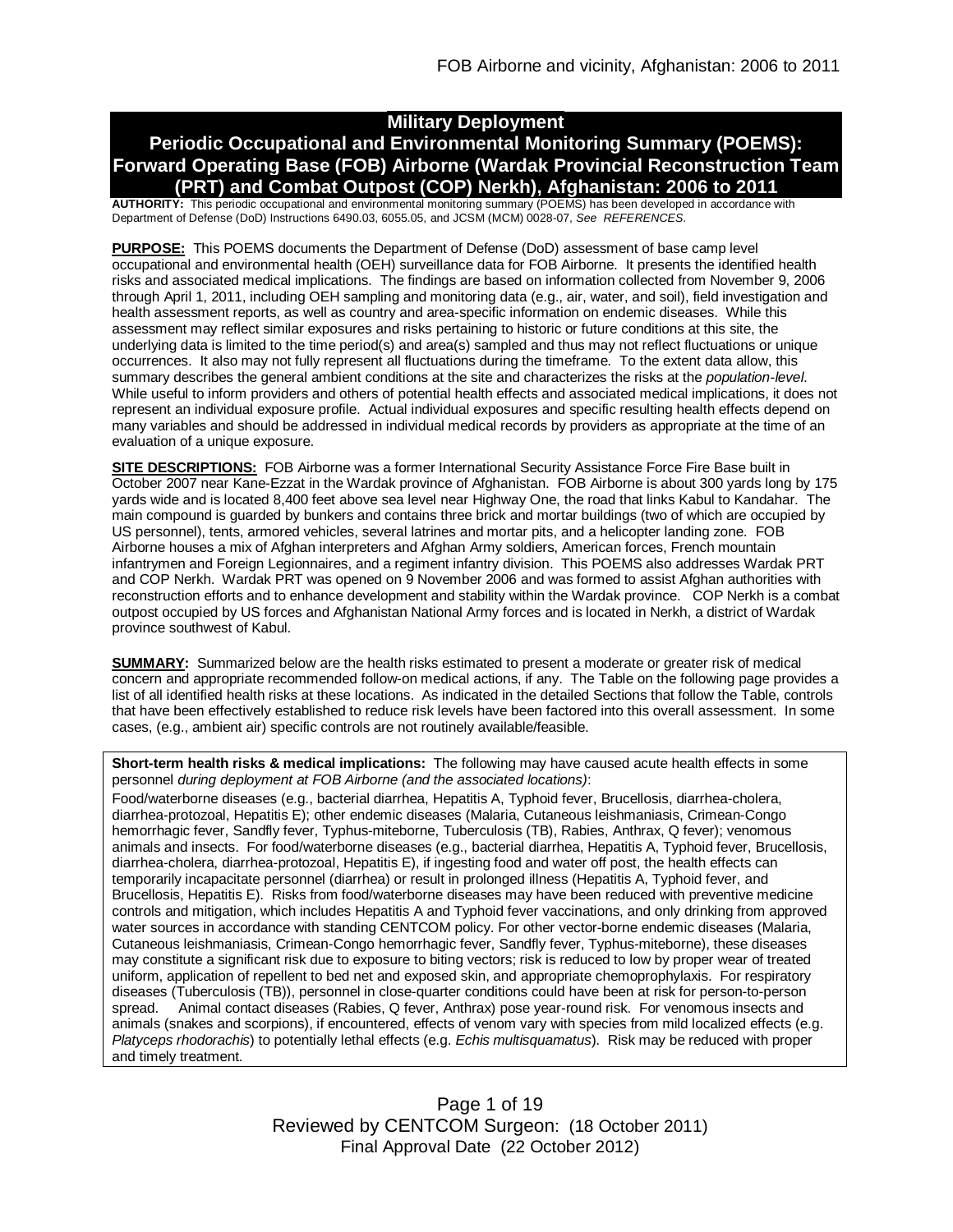Air quality: Although there are not air sampling data available (typical sampling for particulate matter, heavy metals, and volatile organic compounds) for assessment, the area is located in a dusty desert environment. In addition, though no burn pit samples were available for assessment, there is a burn pit on the site. Inhalational exposure to high levels of dust and particulate matter, such as during high winds or dust storms, and for exposure to burn pit smoke, exposures may result in mild to more serious short-term health effects (e.g., eye, nose, throat and lung irritation) in some personnel while at this site, and certain subgroups of the deployed forces (e.g., those with preexisting asthma/respiratory and cardio-pulmonary conditions) are at greatest risk of developing notable health effects. Although most effects from exposures to dust and particulate matter and burn pit smoke should have resolved post-deployment, providers should be prepared to consider the relationship between deployment exposures and current complaints. Some individuals may have sought treatment for acute respiratory irritation during their time at FOB Airborne (and the associated locations). Personnel who reported with symptoms or required treatment while at this site should have exposure/treatment noted in medical record on a Standard Form (SF) 600 (*Chronological Record of Medical Care*).

**Long-term health risks & medical implications:** The hazards associated with potential long-term health effects at FOB Airborne (and the associated locations) include Leishmaniasis-visceral infection. Leishmaniasis is transmitted by sand flies. Visceral leishmaniasis (a more latent form of the disease) causes a severe febrile illness, which typically requires hospitalization with convalescence over 7 days. The leishmaniasis parasites may survive for years in infected individuals. Consequently, this infection may go unrecognized until infections become symptomatic years later.

Air quality: Although there was no air sampling data available for assessment of particulate matter and long-term risk, the area is a dusty desert environment. In addition, though no burn pit samples were available for assessment, there is a burn pit on the site. For inhalational exposure to high levels of dust and particulate matter, such as during high winds or dust storms, and for exposure to burn pit smoke, it is considered possible that some otherwise healthy personnel who were exposed for a long-term period to dust and particulate matter and burn pit smoke could develop certain health conditions (e.g., reduced lung function, cardiopulmonary disease). Personnel with a history of asthma or cardiopulmonary disease could potentially be more likely to develop such chronic health conditions. While the dust and particulate matter exposures and exposures to burn pit smoke are acknowledged, at this time there are no specific recommended, post-deployment medical surveillance evaluations or treatments. Providers should still consider overall individual health status (e.g., any underlying conditions/susceptibilities) and any potential unique individual exposures (such as burn pits, occupational or specific personal dosimeter data) when assessing individual concerns. Certain individuals may need to be followed/evaluated for specific occupational exposures/injuries (e.g., annual audiograms as part of the medical surveillance for those enrolled in the Hearing Conservation Program; and personnel covered by Respiratory Protection Program and/or Hazardous Waste/Emergency Responders Medical Surveillance).

> Page 2 of 19 Reviewed by CENTCOM Surgeon: (18 October 2011) Final Approval Date (22 October 2012)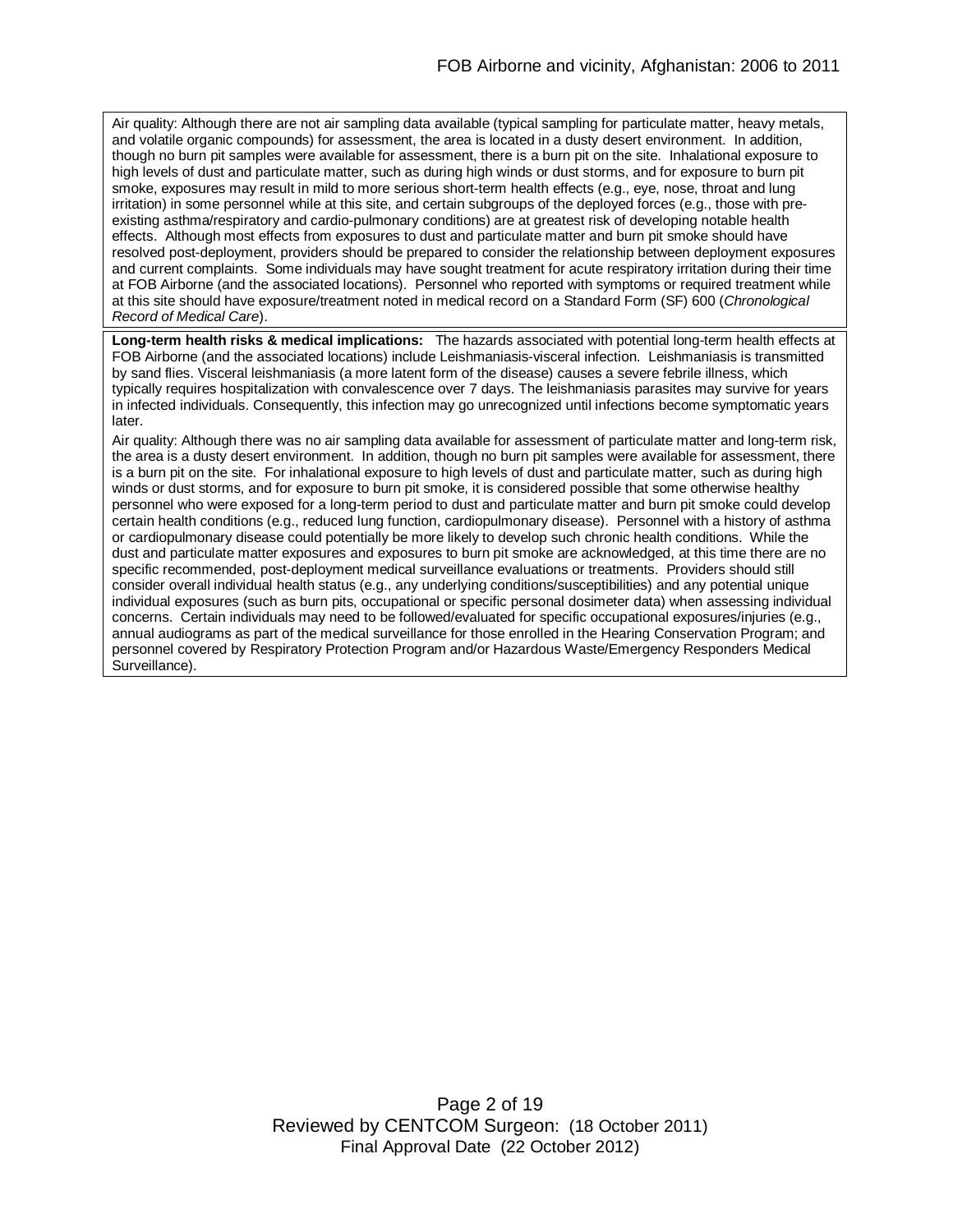**Population-Based Health Risk Estimates – [FOB Airborne (and the associated locations), Afghanistan] 1, 2**

| Source of<br><b>Identified Health</b><br>Risk <sup>3</sup>       | Unmitigated Health Risk Estimate <sup>4</sup>                                                                                                                                                                                                                                                                                                                                                    | <b>Control Measures</b><br>Implemented                                                                                                                                       | Residual Health Risk Estimate <sup>4</sup>                                                                               |
|------------------------------------------------------------------|--------------------------------------------------------------------------------------------------------------------------------------------------------------------------------------------------------------------------------------------------------------------------------------------------------------------------------------------------------------------------------------------------|------------------------------------------------------------------------------------------------------------------------------------------------------------------------------|--------------------------------------------------------------------------------------------------------------------------|
| <b>ENDEMIC</b><br><b>DISEASE</b>                                 |                                                                                                                                                                                                                                                                                                                                                                                                  |                                                                                                                                                                              |                                                                                                                          |
| Food<br>borne/Waterborne<br>(e.g., diarrhea-<br>bacteriological) | Short-term: Variable: High (bacterial<br>diarrhea, Hepatitis A, Typhoid fever) to<br>Moderate (Diarrhea-cholera, diarrhea-<br>protozoal, Brucellosis and Hepatitis E).<br>If ingesting local food/water, the health<br>effects could have temporarily<br>incapacitated personnel (diarrhea) or<br>resulted in prolonged illness (Hepatitis<br>A, Typhoid fever, Brucellosis, Hepatitis<br>$E$ ). | Preventive measures<br>include Hepatitis A and<br>Typhoid fever vaccination<br>and consumption of food<br>and water only from<br>approved sources.                           | Short-term: Low to none                                                                                                  |
|                                                                  | Long-term: none identified                                                                                                                                                                                                                                                                                                                                                                       |                                                                                                                                                                              | Long-term: No data available                                                                                             |
| Arthropod Vector<br><b>Borne</b>                                 | Short-term: Moderate (Malaria,<br>leishmaniasis-cutaneous, Crimean-<br>Congo hemorrhagic fever, sandfly<br>fever and typhus-miteborne), Low<br>(West Nile fever, and Plague).                                                                                                                                                                                                                    | Preventive measures<br>include proper wear of the<br>treated uniform and<br>application of repellent to<br>exposed skin and bed net,<br>and appropriate<br>chemoprophylaxis. | Short-term: Low                                                                                                          |
|                                                                  | Long-term: Low (Leishmaniasis-<br>visceral infection)                                                                                                                                                                                                                                                                                                                                            |                                                                                                                                                                              | Long-term: No data available                                                                                             |
| Water-Contact (e.g.                                              | Short-term: Moderate (Leptospirosis)                                                                                                                                                                                                                                                                                                                                                             |                                                                                                                                                                              | Short-term: No data available                                                                                            |
| wading, swimming)                                                | Long-term: None identified                                                                                                                                                                                                                                                                                                                                                                       |                                                                                                                                                                              | Long-term: No data available                                                                                             |
| Respiratory                                                      | Short-term: Moderate Tuberculosis<br>(TB) and Low (meningococcal<br>meningitis).                                                                                                                                                                                                                                                                                                                 | TB was evaluated as part<br>of the PDHA (Post<br>Deployment Health<br>Assessment). A TB skin                                                                                 | Short-term: Low                                                                                                          |
|                                                                  | Long-term: None identified                                                                                                                                                                                                                                                                                                                                                                       | test was required post-<br>deployment if potentially<br>exposed.                                                                                                             | Long-term: No data available                                                                                             |
| Soil-contact<br>Diseases                                         | Short term: Moderate for soil-<br>transmitted helminths (hookworm,<br>strongyloidiasis, and cutaneous larva<br>migrans).                                                                                                                                                                                                                                                                         |                                                                                                                                                                              | Short term: Moderate for soil-<br>transmitted helminths (hookworm,<br>strongyloidiasis, and cutaneous larva<br>migrans). |
|                                                                  | Long term: Moderate for soil-<br>transmitted helminths (hookworm, and<br>strongyloidiasis).                                                                                                                                                                                                                                                                                                      |                                                                                                                                                                              | Long term: Moderate for soil-<br>transmitted helminths (hookworm, and<br>strongyloidiasis).                              |
| <b>Animal Contact</b>                                            | Short-term: Moderate (Rabies and Q-<br>fever), Low (Anthrax and H5N1 avian<br>influenza)                                                                                                                                                                                                                                                                                                         | General Order 1B<br>mitigated rabies risk by<br>prohibiting contact with,<br>adoption, or feeding of                                                                         | Short-term: No data available                                                                                            |
|                                                                  | Long-term: Low (Rabies)                                                                                                                                                                                                                                                                                                                                                                          | feral animals.                                                                                                                                                               | Long-term: No data available                                                                                             |
| <b>VENOMOUS</b><br><b>ANIMAL/</b><br><b>INSECTS</b>              |                                                                                                                                                                                                                                                                                                                                                                                                  |                                                                                                                                                                              |                                                                                                                          |

Page 3 of 19 Reviewed by CENTCOM Surgeon: (18 October 2011) Final Approval Date (22 October 2012)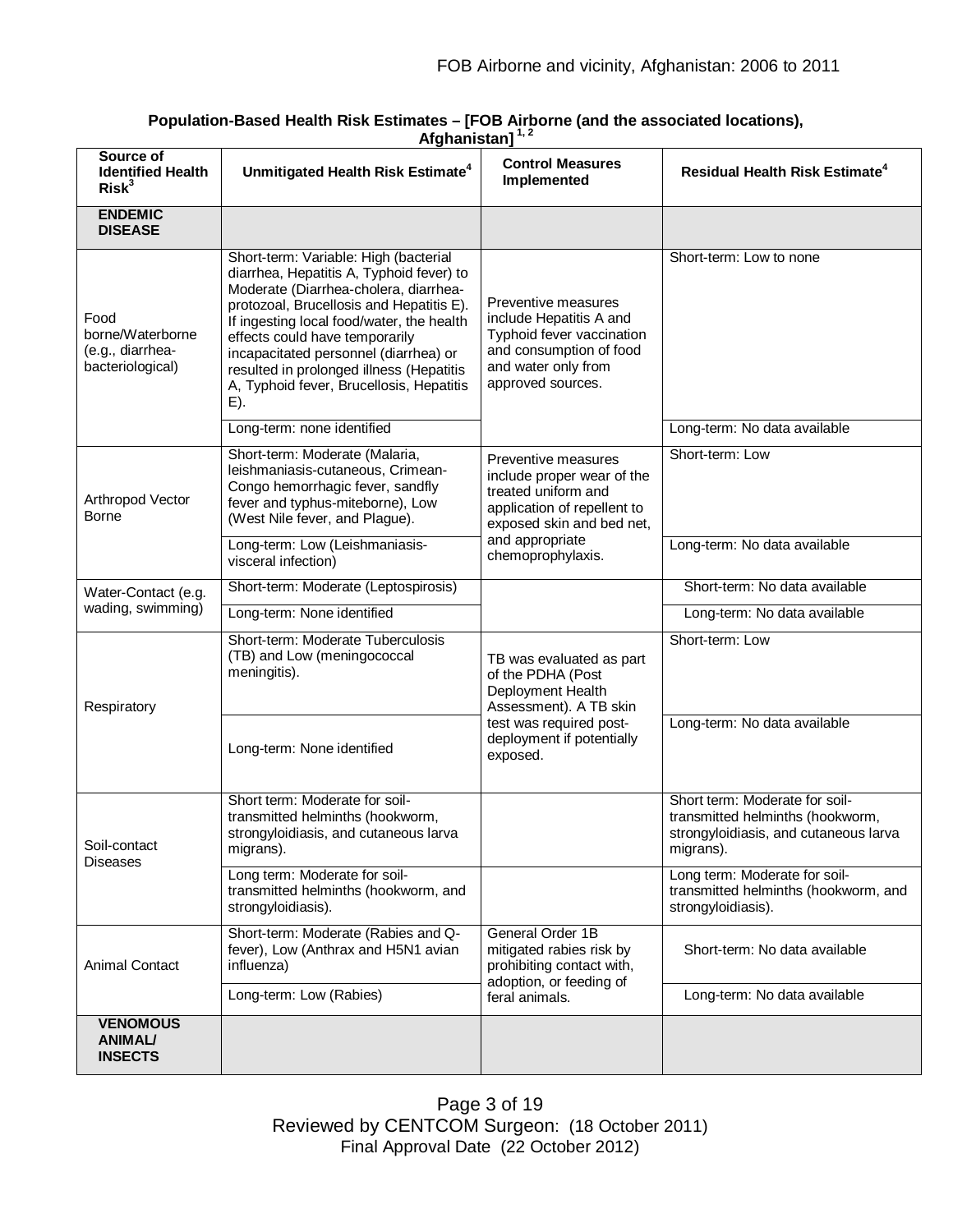| Snakes,<br>scorpions, and<br>spiders | Short-term: Low to High: If<br>encountered, effects of venom varied<br>with species from mild localized<br>swelling (e.g. widow spider) to<br>potentially lethal effects (e.g. Haly's Pit<br>Viper).                                                                                                                            | Risk reduced with proper<br>and timely treatment.                                                                                                                                                        | Short-term: Low to High: If<br>encountered, effects of venom varied<br>with species from mild localized<br>swelling (e.g. widow spider) to<br>potentially lethal effects (e.g. Haly's Pit<br>Viper).                                                                                                                           |
|--------------------------------------|---------------------------------------------------------------------------------------------------------------------------------------------------------------------------------------------------------------------------------------------------------------------------------------------------------------------------------|----------------------------------------------------------------------------------------------------------------------------------------------------------------------------------------------------------|--------------------------------------------------------------------------------------------------------------------------------------------------------------------------------------------------------------------------------------------------------------------------------------------------------------------------------|
|                                      | Long-term: None identified                                                                                                                                                                                                                                                                                                      |                                                                                                                                                                                                          | Long-term: None identified                                                                                                                                                                                                                                                                                                     |
| <b>HEAT/COLD</b><br><b>STRESS</b>    |                                                                                                                                                                                                                                                                                                                                 |                                                                                                                                                                                                          |                                                                                                                                                                                                                                                                                                                                |
| Heat                                 | Short-term: None to Low: Risk could<br>have been greater for susceptible<br>persons including those older than 45,<br>of low fitness level, unacclimatized<br>personnel, or individuals with<br>underlying medical conditions.                                                                                                  | Risks from heat stress<br>may have been reduced<br>with preventive medicine<br>controls such as proper<br>hydration, work-rest<br>cycles, and mitigation.                                                | Short-term: None to Low: Risk could<br>have been greater for susceptible<br>persons including those older than 45,<br>of low fitness level, unacclimatized<br>personnel, or individuals with<br>underlying medical conditions.                                                                                                 |
|                                      | Long-term: Low. Risk could have been<br>greater for susceptible persons<br>including those older than 45, of low<br>fitness level, unacclimatized<br>personnel, or individuals with<br>underlying medical conditions.                                                                                                           |                                                                                                                                                                                                          | Long-term: Low. Risk could have<br>been greater for susceptible persons<br>including those older than 45, of low<br>fitness level, unacclimatized<br>personnel, or individuals with<br>underlying medical conditions.                                                                                                          |
|                                      | Short-term: Low.                                                                                                                                                                                                                                                                                                                | Risks from cold stress                                                                                                                                                                                   | Short-term: Low.                                                                                                                                                                                                                                                                                                               |
| Cold                                 | Long-term: Low.                                                                                                                                                                                                                                                                                                                 | may have been reduced<br>with protective measures<br>such as use of the buddy<br>system in cold weather,<br>and proper wear of<br>protective clothing.                                                   | Long-term: Low.                                                                                                                                                                                                                                                                                                                |
| <b>Unique</b><br>Incidents/          |                                                                                                                                                                                                                                                                                                                                 |                                                                                                                                                                                                          |                                                                                                                                                                                                                                                                                                                                |
| <b>Concerns</b>                      |                                                                                                                                                                                                                                                                                                                                 |                                                                                                                                                                                                          |                                                                                                                                                                                                                                                                                                                                |
| <b>Burn Pits</b>                     | Short-term: Low: Acute (short-term)<br>symptoms (such as eye, nose, throat,<br>and lung irritation) from short-term<br>exposure to smoke may have<br>occurred, more pronounced during<br>peak days. More serious effects were<br>possible in susceptible persons (e.g.,<br>those with asthma/existing respiratory<br>diseases). | Control measures<br>included locating burn pits<br>downwind of prevailing<br>winds, increased distance<br>from working and living<br>areas when possible, and<br>improved waste<br>management techniques | Short-term: Low: Acute (short-term)<br>symptoms (such as eye, nose, throat,<br>and lung irritation) from short-term<br>exposure to smoke may have<br>occurred, more pronounced during<br>peak days. More serious effects are<br>possible in susceptible persons (e.g.,<br>those with asthma/existing respiratory<br>diseases). |
|                                      | Long-term: Low. Little or no health<br>impacts at the population level have<br>been identified by DOD as of the date<br>of publication of this summary.                                                                                                                                                                         |                                                                                                                                                                                                          | Long-term: Low. Little or no health<br>impacts at the population level have<br>been identified by DOD as of the date<br>of publication of this summary.                                                                                                                                                                        |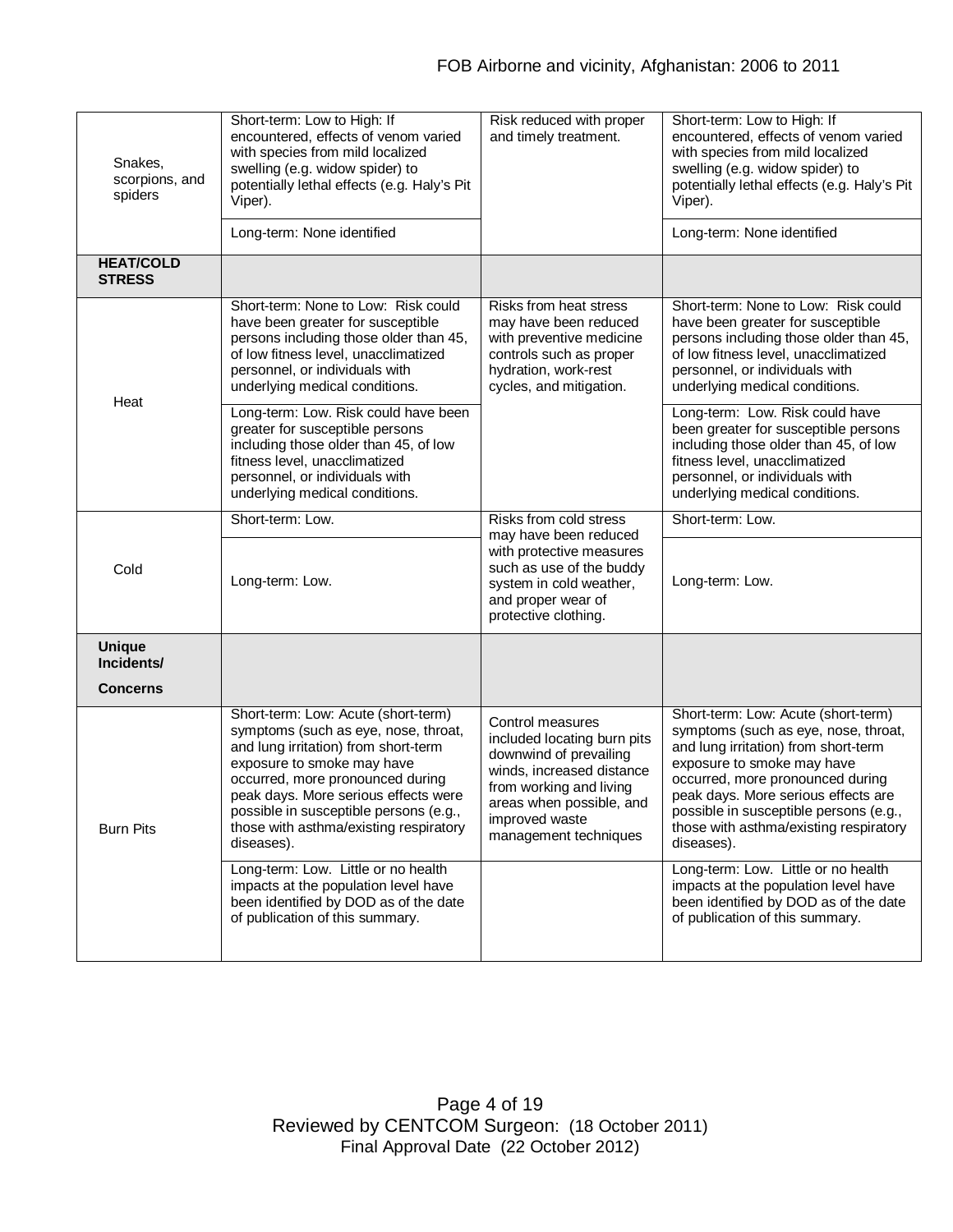$1$  This Summary Table provides a qualitative estimate of population-based short- and long-term health risk s associated with the general ambient and occupational environment conditions at FOB Airborne and the associated locations. It does not represent a unique individual exposure profile. Actual individual exposures and health effects depended on many variables. For example, while a chemical may have been present in the environment, if a person did not inhale, ingest, or contact a specific dose of the chemical for adequate duration and frequency, then there may have been no health risk. Alternatively, a person at a specific location may have experienced a unique exposure, which could have resulted in a significant individual exposure. Any such person seeking medical care should have their specific exposure documented in an SF600.

 $^2$  This assessment was based on specific data and reports obtained from the November 2006 through April 2011 timeframe. It  $\quad$ was considered a current representation of general site conditions but may not reflect certain fluctuations or unique exposure incidents. Acute health risk estimates were generally consistent with field-observed health effects.

 $^3$ This Summary Table is organized by major categories of identified sources of health risk. It only lists those sub-categories specifically identified and addressed at FOB Airborne and the associated locations. The health risks were presented as Low, Moderate, High or Extremely High for both acute and chronic health effects. The health risk level was based on an assessment of both the potential severity of the health effects that could be caused and probability of the exposure that would produce such health effects. Details can be obtained from the APHC/AIPH. Where applicable, "None Identified" was used when though a potential exposure was identified, no health risk of either a specific acute or chronic health effects were determined. More detailed descriptions of OEH exposures that were evaluated but determined to pose no health risk were discussed in the following sections of this report.

<sup>4</sup> Health risks in this Summary Table were based on quantitative surveillance thresholds (e.g. endemic disease rates; host/vector/pathogen surveillance) or screening levels, e.g. Military Exposure Guidelines (MEGs) for chemicals*.* Some previous assessment reports may have provided slightly inconsistent health risk estimates because quantitative criteria such as MEGs may have changed since the samples were originally evaluated and/or because this assessment made use of all historic site data while previous reports may have only been based on a select few samples.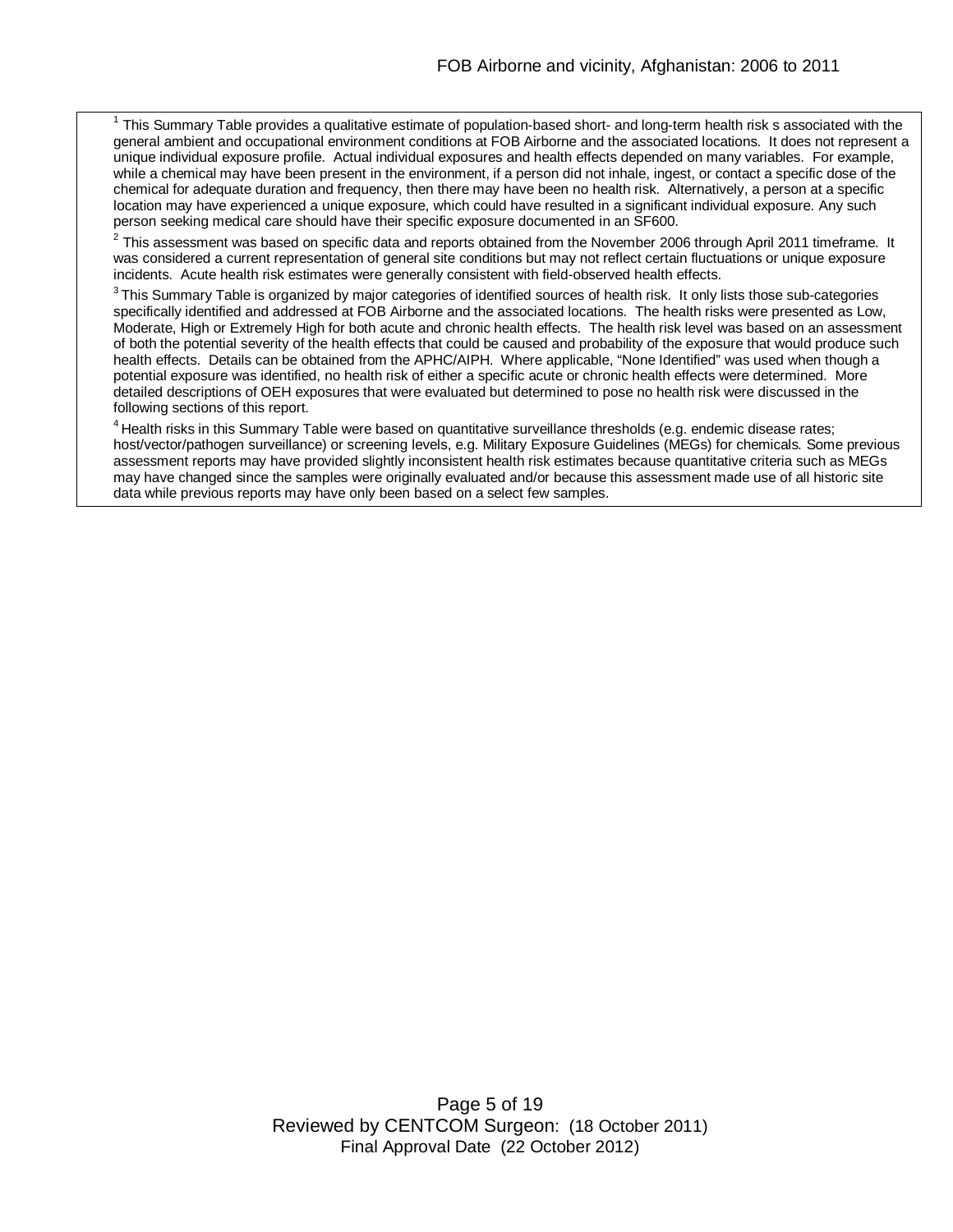# **Table of Contents**

| Discussion of Health Risks at FOB Airborne (and the associated locations) by Source8<br>1 |       |  |                                                                              |  |
|-------------------------------------------------------------------------------------------|-------|--|------------------------------------------------------------------------------|--|
| 2                                                                                         |       |  |                                                                              |  |
|                                                                                           | 2.1   |  |                                                                              |  |
|                                                                                           | 2.2   |  |                                                                              |  |
|                                                                                           | 2.2.1 |  |                                                                              |  |
|                                                                                           | 2.2.2 |  |                                                                              |  |
|                                                                                           |       |  |                                                                              |  |
|                                                                                           | 3.1   |  |                                                                              |  |
|                                                                                           | 3.2   |  |                                                                              |  |
|                                                                                           |       |  |                                                                              |  |
|                                                                                           | 4.1   |  |                                                                              |  |
|                                                                                           | 4.2   |  | Water: Used for Other Purposes (Personal Hygiene, Cooking, Showering, etc.)9 |  |
|                                                                                           | 4.2.1 |  |                                                                              |  |
| 5                                                                                         |       |  |                                                                              |  |
|                                                                                           | 5.1   |  |                                                                              |  |
|                                                                                           | 5.2   |  |                                                                              |  |
|                                                                                           | 5.3   |  |                                                                              |  |
|                                                                                           | 5.4   |  |                                                                              |  |
| 6                                                                                         |       |  |                                                                              |  |
|                                                                                           | 6.1   |  |                                                                              |  |
|                                                                                           | 6.1.1 |  |                                                                              |  |
|                                                                                           | 6.1.2 |  |                                                                              |  |
|                                                                                           | 6.1.3 |  |                                                                              |  |
|                                                                                           | 6.2   |  |                                                                              |  |
|                                                                                           | 6.2.1 |  |                                                                              |  |
|                                                                                           | 6.2.2 |  |                                                                              |  |
|                                                                                           | 6.2.3 |  |                                                                              |  |
|                                                                                           | 6.2.4 |  |                                                                              |  |
|                                                                                           | 6.2.5 |  |                                                                              |  |
|                                                                                           | 6.2.6 |  |                                                                              |  |
|                                                                                           | 6.2.7 |  |                                                                              |  |
|                                                                                           | 6.2.8 |  |                                                                              |  |
|                                                                                           | 6.3   |  |                                                                              |  |
|                                                                                           | 6.3.1 |  |                                                                              |  |

Page 6 of 19 Reviewed by CENTCOM Surgeon: (18 October 2011)<br>Final Approval Date (22 October 2012)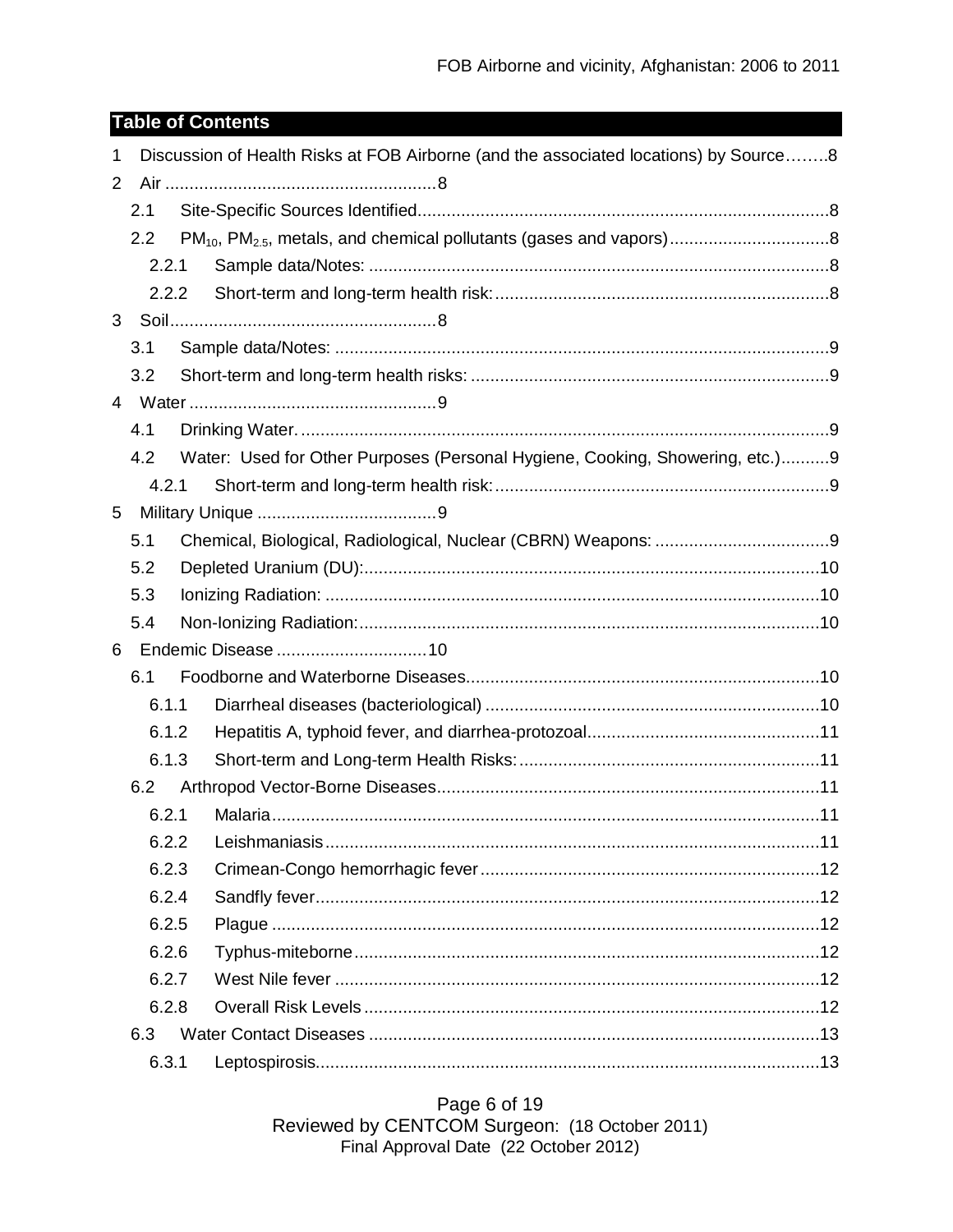| 6.3.2       |  |                                        |  |
|-------------|--|----------------------------------------|--|
| 6.4         |  |                                        |  |
| 6.4.1       |  |                                        |  |
| 6.4.2       |  |                                        |  |
| 6.4.3       |  |                                        |  |
| 6.5         |  |                                        |  |
| 6.5.1       |  |                                        |  |
| 6.5.2       |  |                                        |  |
| 6.5.3       |  |                                        |  |
| 6.5.4       |  |                                        |  |
| 6.5.5       |  |                                        |  |
| $7^{\circ}$ |  | Venomous Animal/Insect14               |  |
| 7.1         |  |                                        |  |
| 7.2         |  |                                        |  |
| 7.3         |  |                                        |  |
|             |  |                                        |  |
| 8.1         |  |                                        |  |
| 8.2         |  |                                        |  |
| 9           |  |                                        |  |
| 9.1         |  |                                        |  |
| 9.2         |  |                                        |  |
|             |  | 10 Other Unique Occupational Hazards16 |  |
| 10.1        |  |                                        |  |
| 10.2        |  |                                        |  |
| 10.3        |  |                                        |  |
| 10.4        |  |                                        |  |
| 10.5        |  |                                        |  |
| 10.6        |  |                                        |  |
|             |  |                                        |  |
|             |  | 12 Where Do I Get More Information?18  |  |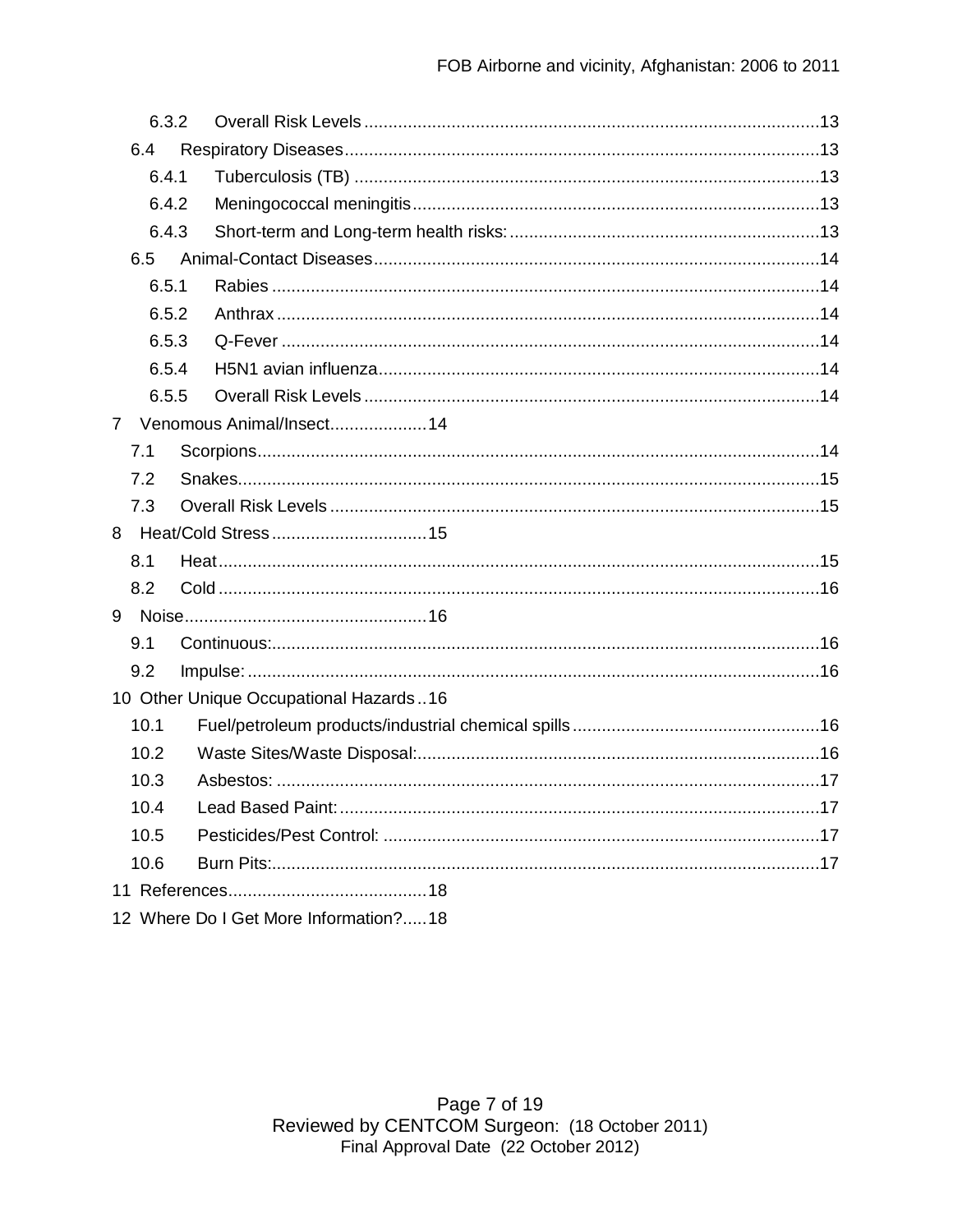## **1 Discussion of Health Risks at FOB Airborne (and the associated locations) by Source**

The major source categories of potential health risk evaluated at FOB Airborne (and the associated locations) are described below. The evaluation process includes identifying what, if any, specific sub-categories/health concerns are present. This initial step results in "screening out" certain sub-categories that pose no identifiable health risk (for example if all data is below screening levels). While this discusses sub-categories that have been determined to present no identifiable health risk, the Summary Table only contains those sub-categories that were determined to pose some level of potential health risk.

## **2 Air**

## 2.1 Site-Specific Sources Identified

Potential sources of air contamination are through typical military operations at a FOB in theater including vehicular traffic, generators, and other local sources that contribute to the ambient environment at this location. However, no data were available to characterize potential environmental ambient air contamination sources.

- 2.2  $PM_{10}$ ,  $PM_{2.5}$ , metals, and chemical pollutants (gases and vapors)
- *2.2.1 Sample data/Notes:*

Currently, no air sampling data are available for FOB Airborne (and the associated locations) in review of the Defense Occupational and Environmental Health Readiness System (DOEHRS) and the Military Environmental Surveillance Library (MESL).

In a January 2008 field report, Soldiers complained of headaches, loss of concentration, and eye and throat irritation when working long hours in FOB Airborne's Joint Operations Command (JOC) building. The symptoms were acute and went away after the Soldiers left the JOC to fresh outdoor air. The preventive medicine officer assumed that exposure to exhaust from the JOC's military heater unit caused the symptoms. After three weeks, a new heater unit that did not produce visible exhaust replaced the faulty heater unit and symptoms noted by the Soldiers abated.

One indoor ambient air sample was collected in the three weeks when the faulty heat unit was in use. Analyzed pollutants included formaldehyde, carbon monoxide, gasoline, phosgene, sulfur dioxide, nitrogen dioxide, hydrogen sulfide, and total volatile organic compounds. Although one sample is not sufficient data with which to conduct a risk assessment, short-term health risk based on that one sample was completed with a resulting Low risk estimate for exposure to hydrogen sulfide and all of the other analyzed chemicals; all resulting chemical concentrations were below respective short-term MEGs. Based on the exposure duration, any long-term health risks were not expected. No followup samples were collected.

## *2.2.2 Short-term and long-term health risk:*

Not enough data are available to support a short-term or long-term health risk assessment.

## **3 Soil**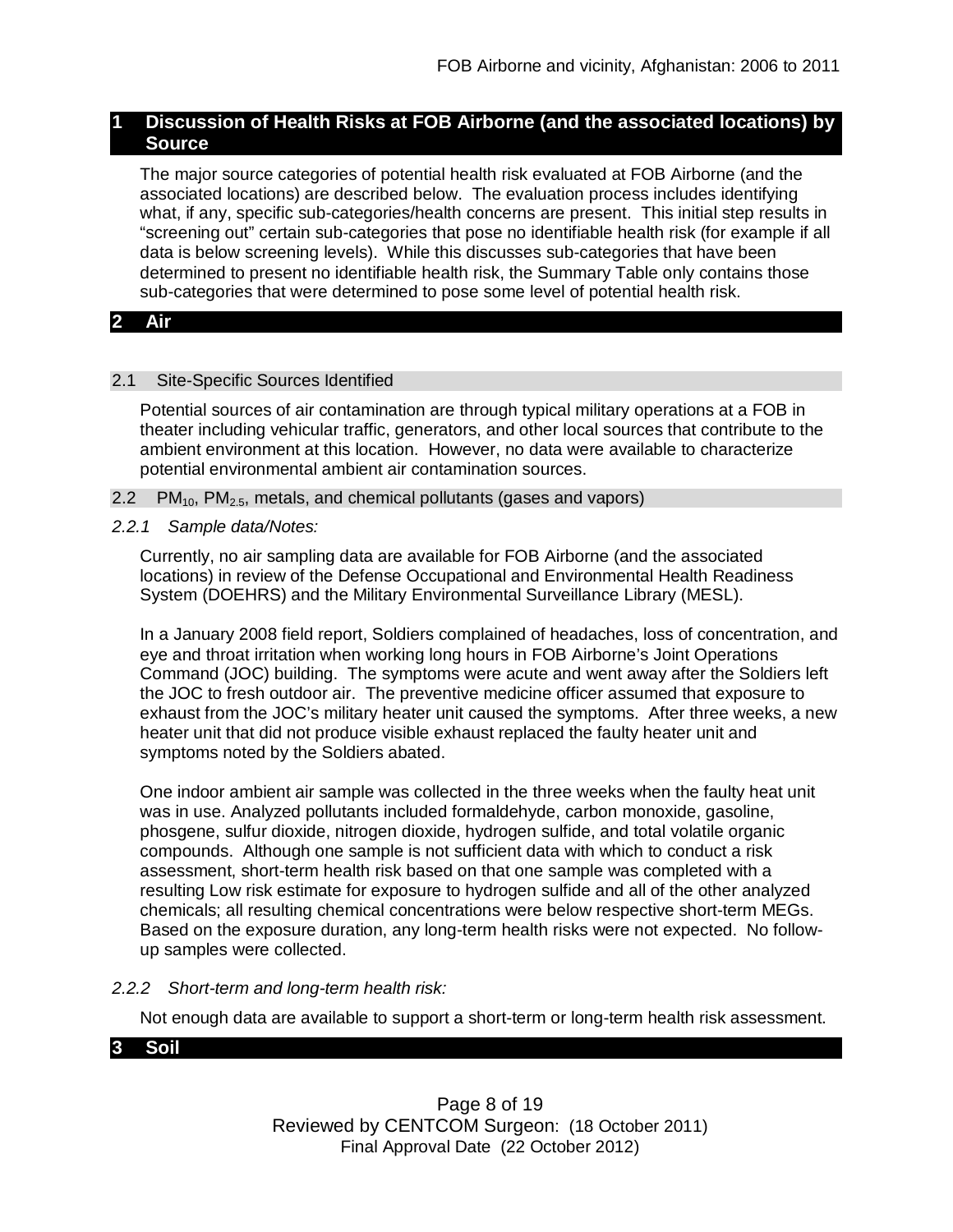## 3.1 Sample data/Notes:

Two soil samples were collected at FOB Airborne on 1 May 2008. Analytical data for these samples were assessed for the following groups: heavy metals, volatile organic compounds (VOCs), semi-volatile organic compounds (SVOCs), polyaromatic hydrocarbons (PAHs), pesticides, herbicides and radionuclides. There is not enough data available to assess adequately the risk from exposure to soil. However, the contaminants that were detected in the two samples did not exceeded their applicable 1-year Negligible MEGs.

## 3.2 Short-term and long-term health risks:

Not enough data are available to support a short-term or long-term health risk assessment.

## **4 Water**

In order to assess the risk to US personnel from exposure to water in theater, the US Army Public Health Command (USAPHC) identified the most probable exposure pathways based on available information. At this time, the exposure pathways are defined as ingestion of drinking water and the use of water for non-drinking purposes (such as personal hygiene, food preparation, or incidental ingestion). A conservative (protective) assumption is that all personnel ingest 5-15 liters of water per day for up to 365 days. Non-drinking water exposures are characterized by ingestion of much less than 5-15 liters of water per day (assumed range of military ingestion rates). Analytical data for all drinking and nondrinking water samples were assessed for the following groups: metals, SVOCs, VOCs, polychlorinated biphenyls (PCBs), herbicides, and ions. Note that gross alpha and gross beta radiological results are not included in the health risks.

#### 4.1 Drinking Water.

No drinking water samples were collected at FOB Airborne (or the associated locations); therefore, drinking water has not been evaluated to date.

#### 4.2 Water: Used for Other Purposes (Personal Hygiene, Cooking, Showering, etc.)

This type of exposure would include water that is used for non-drinking applications such as water used for personal hygiene, laundry, cooking and showering. Two non-drinking water samples were collected at FOB Airborne, one non-drinking water sample was collected in Wardak Province, and one non-drinking water sample was collected at COP Nerkh. The sources of the non-drinking water samples from FOB Airborne were chlorinated river water (one sample collected in 2008) and filtered, untreated well water (one sample collected in 2010). The source of the non-drinking water sample (collected in 2006) from Wardak Province was a stream located off the camp. The source of the non-drinking water sample (collected in 2010) from COP Nerkh was disinfected fresh water. There is not enough data available to assess adequately the risk from exposure to water used for non-drinking applications. However, the contaminants detected in the four samples did not exceed their applicable 1-year Negligible MEGs.

4.2.1 Short-term and long-term health risk:

Not enough data are available to support a short-term or long-term health risk assessment.

# **5 Military Unique**

5.1 Chemical, Biological, Radiological, Nuclear (CBRN) Weapons:

Page 9 of 19 Reviewed by CENTCOM Surgeon: (18 October 2011) Final Approval Date (22 October 2012)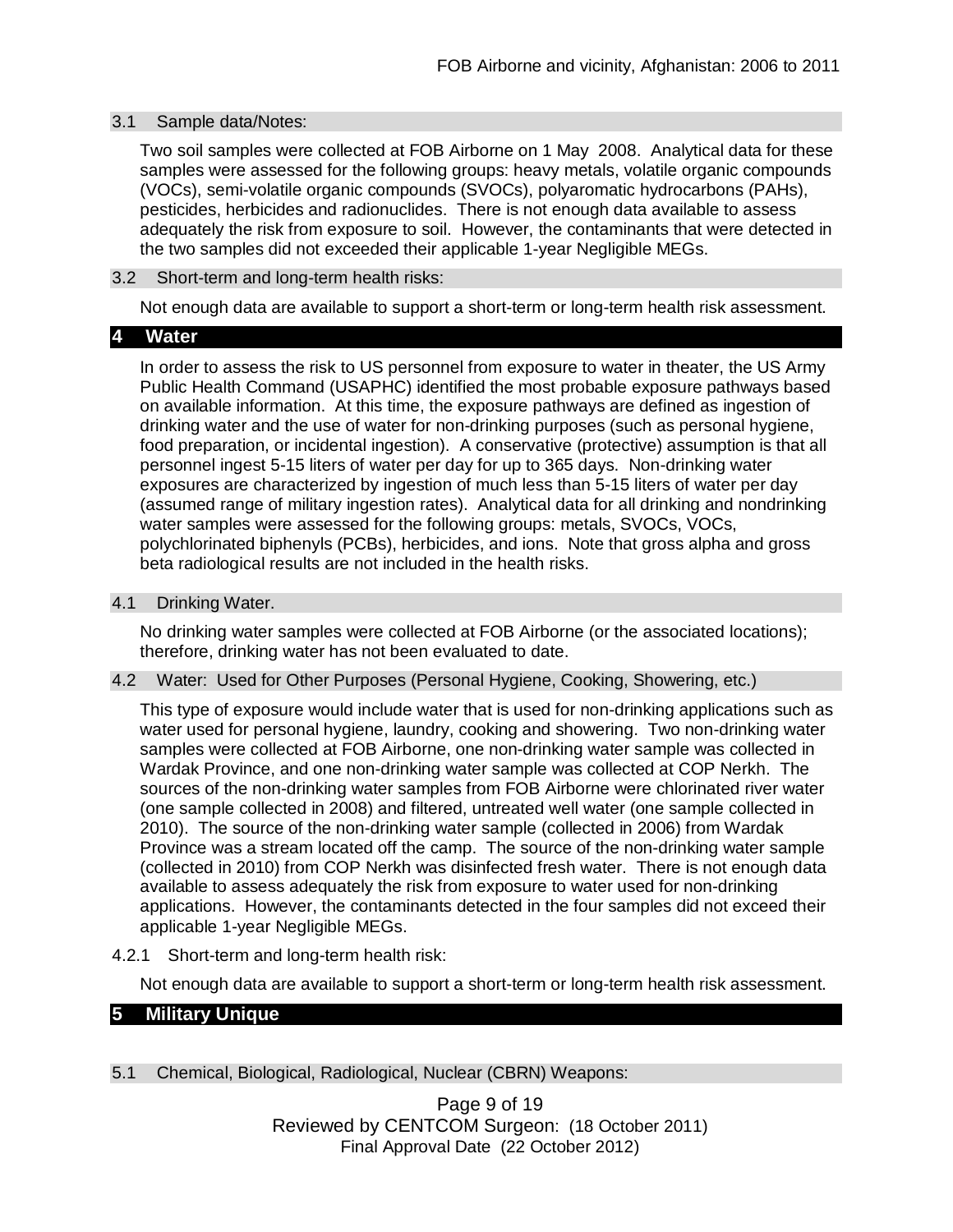The Military Environmental Surveillance Library (MESL) did not contain documentation of any specific CBRN hazard sources.

5.2 Depleted Uranium (DU):

The MESL did not contain documentation of any specific DU hazard sources.

5.3 Ionizing Radiation:

The MESL did not contain documentation of any specific ionizing radiation hazard sources.

5.4 Non-Ionizing Radiation:

The MESL did not contain documentation of any specific non-ionizing radiation hazard sources.

## **6 Endemic Disease<sup>1</sup>**

This document lists the endemic disease reported in the region, its specific risks and severity and general health information about the disease.

## 6.1 Foodborne and Waterborne Diseases

Food borne and waterborne diseases in the area are transmitted through the consumption of local food and water. Sanitation is extremely poor throughout the country, including major urban areas. Local food and water sources (including ice) are heavily contaminated with pathogenic bacteria, parasites, and viruses to which most U.S. Service Members have little or no natural immunity. Effective disease surveillance does not exist within the country. Only a small fraction of diseases are identified or reported. Diarrheal diseases can be expected to temporarily incapacitate a very high percentage of personnel within days if local food, water, or ice is consumed. Hepatitis A and typhoid fever can cause prolonged illness in a smaller percentage of unvaccinated personnel. In addition, although not specifically assessed in this document, viral gastroenteritis (e.g., norovirus) and food poisoning (e.g., *Bacillus cereus*, *Clostridium perfringens*, and *Staphylococcus*) may cause significant outbreaks. Key disease risks are summarized below:

*6.1.1 Diarrheal diseases (bacteriological)*

Diarrheal diseases can be expected to temporarily incapacitate a very high percentage of personnel (potentially over 50 percent per month) within days if local food, water, or ice is consumed. Field conditions (including lack of hand washing and primitive sanitation) may facilitate person-to-person spread and epidemics. Typically these result in mild disease treated in outpatient setting; recovery and return to duty in less than 72 hours with appropriate therapy. A small proportion of infections may require greater than 72 hours limited duty, or hospitalization.

 $^1$  NOTE: "Risk" level refers to both severity of disease (without controls, for example vaccinations) and probability of disease based on local rates/endemic status. Diseases described are those presenting greater risk when compared with U.S. conditions. Most identified disease risks can and are mitigated with military preventive medicine measures/policies.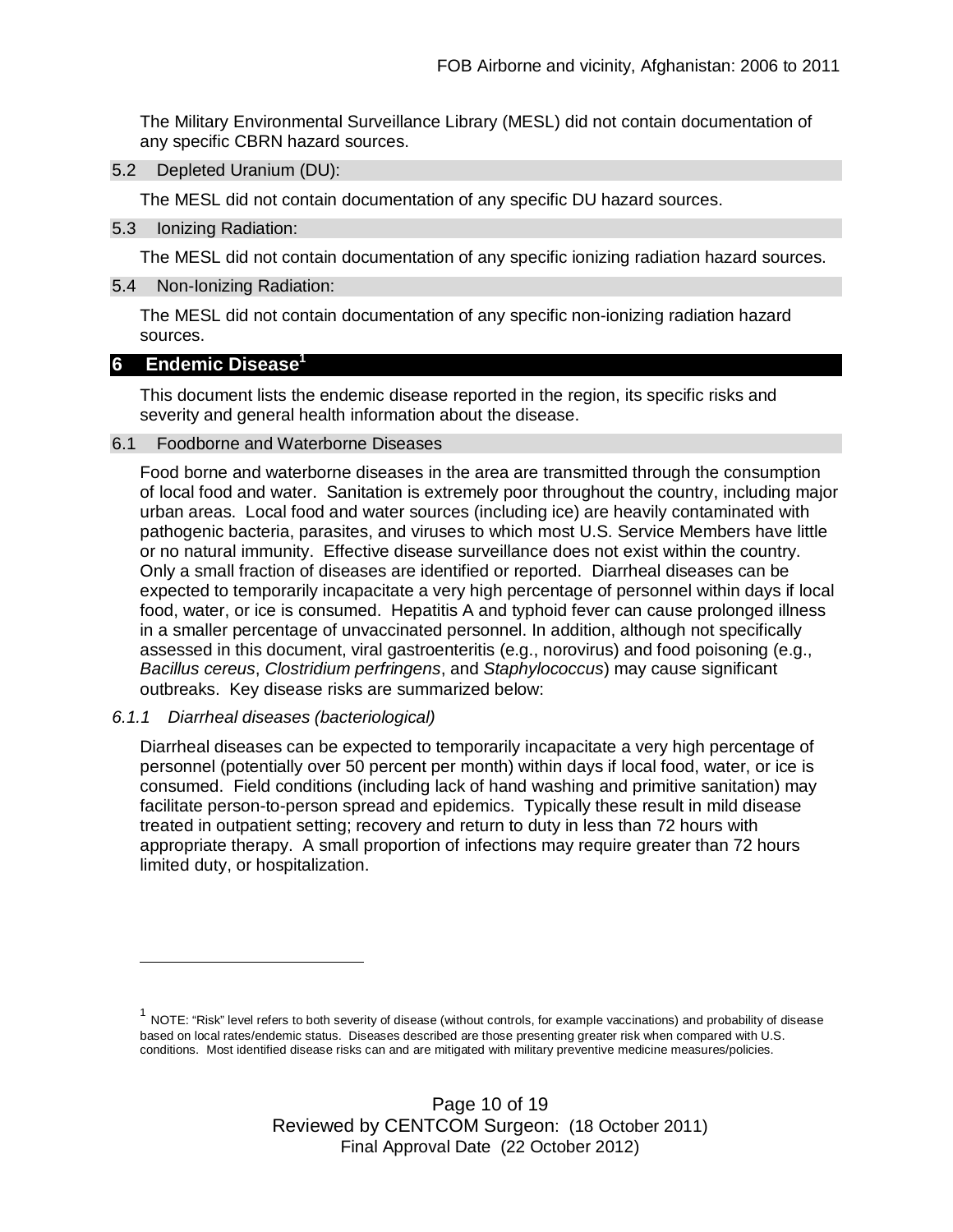## *6.1.2 Hepatitis A, typhoid fever, and diarrhea-protozoal*

Hepatitis A, typhoid fever, and diarrhea-protozoa can cause prolonged illness. Hepatitis A and typhoid fever can cause prolonged illness in a small percentage of personnel, (less than 1 percent per month) and have a high risk estimate if no preventive medicine measures are taken. However, because all deployed U.S. Forces, including civilians and contractors, are supposed to be vaccinated for Hepatitis A and Typhoid fever, no risk is identified for U.S. Forces from Hepatitis A and Typhoid fever. Diarrhea-cholera and diarrhea-protozoal have a moderate risk estimate if no preventive medicine measures are taken although cases for all are rare. Though much rarer, other potential diseases in this area with a moderate risk estimate include; Hepatitis E, diarrhea-cholera, and brucellosis.

## *6.1.3 Short-term and Long-term Health Risks:*

**Short-term health risks:** The overall short-term risk associated with foodborne and waterborne diseases at FOB Airborne is considered High (for bacterial diarrhea, hepatitis A, typhoid fever) to Moderate (for diarrhea-cholera, diarrhea-protozoal, brucellosis, hepatitis E) if local food or water is consumed. Preventive medicine measures such as vaccinations reduce the risk estimate to none (for Hepatitis A and Typhoid fever). Additionally, U.S. Forces are provided food and water from approved sources. Confidence in risk estimate is medium.

**Long-term health risks:** None identified based on available data. Confidence in the risk estimate is medium.

## 6.2 Arthropod Vector-Borne Diseases

During the warmer months, the climate and ecological habitat support populations of arthropod vectors, including mosquitoes, ticks, mites, and sandflies. Significant disease transmission is sustained countrywide, including urban areas. Malaria, the major vectorborne risk in Afghanistan, is capable of debilitating a high percentage of personnel for up to a week or more. In addition, other vector-borne diseases are transmitted at low or unknown levels and may constitute a significant risk.

## *6.2.1 Malaria*

Malaria incidents are often determined based on the presence of agriculture activity, including irrigation systems, which provide breeding habitats for vectors. In the FOB Airborne region small number of cases (less than 1 percent per month attack rate) could occur among personnel exposed to mosquito bites. Malaria incidents can cause debilitating febrile illness typically requiring 1 to 7 days of inpatient care, followed by return to duty. Severe cases may require intensive care or prolonged convalescence, and fatalities can occur.

## *6.2.2 Leishmaniasis*

Leishmaniasis is transmitted by sand flies. The disease risk is highest when sand flies are most prevalent in March through November. There are two forms of the disease–cutaneous (acute form) and visceral (a more latent form of the disease). The leishmaniasis parasites may survive for years in infected individuals and this infection may go unrecognized by physicians in the US when infections become symptomatic years later. However, in the FOB Airborne region there are only a small number of cases (less than 1 percent per month attack rate). Cutaneous infection is unlikely to be debilitating, though lesions can be disfiguring. Visceral leishmaniasis causes a severe febrile illness which typically requires hospitalization with convalescence over 7 days.

> Page 11 of 19 Reviewed by CENTCOM Surgeon: (18 October 2011) Final Approval Date (22 October 2012)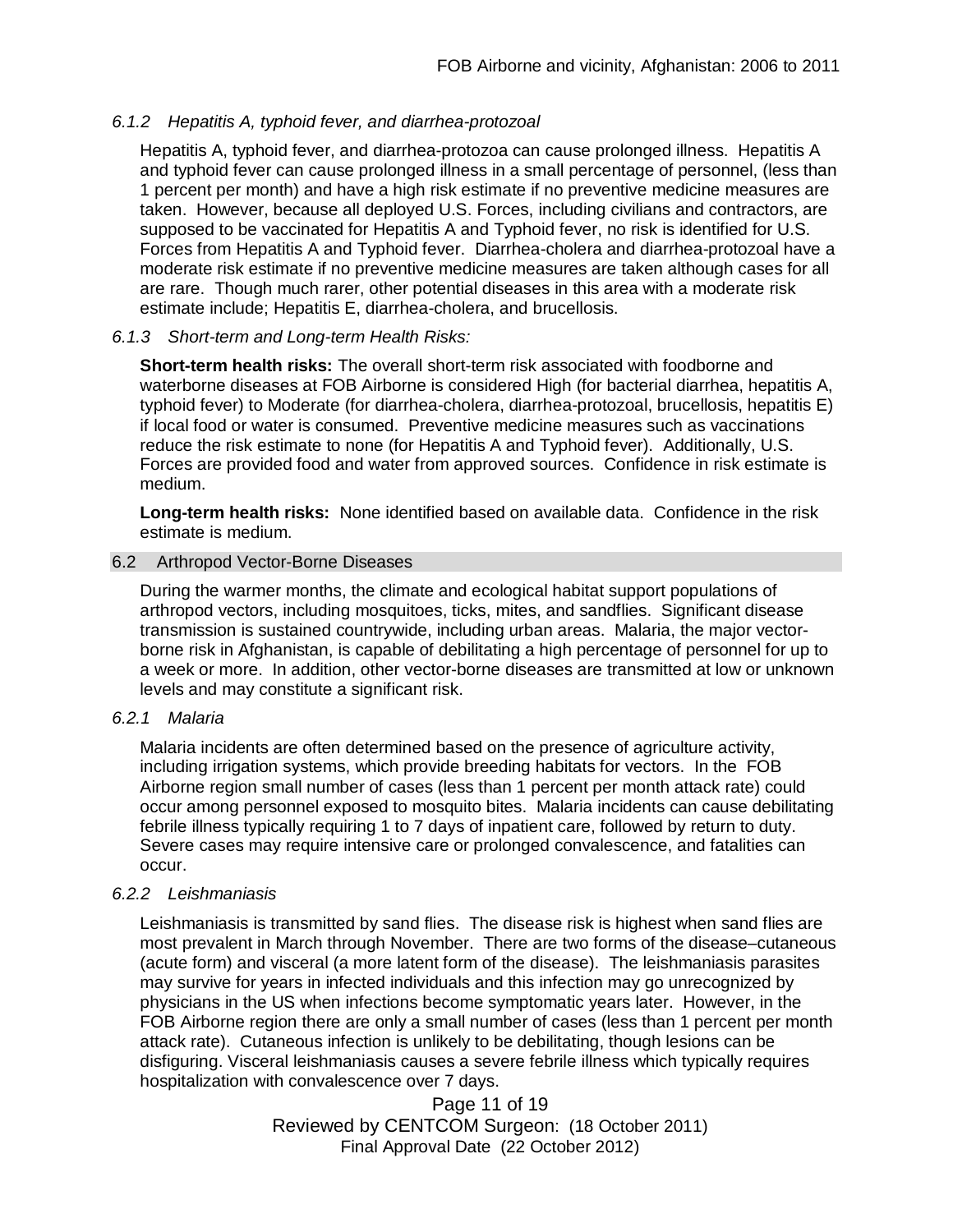## *6.2.3 Crimean-Congo hemorrhagic fever*

Crimean-Congo hemorrhagic fever most commonly occurs in rare cases (less than 0.1 percent per month attack rate) and is transmitted by tick bites or occupational contact with blood or secretions from infected animals. It is a very severe illness typically requiring intensive care with fatality rates from five to fifty percent. The risk is moderate but cases are rare.

## *6.2.4 Sandfly fever*

Sandfly fever has a moderate risk although it is estimated that potential disease rates are from 1 percent to 10 percent of personnel could be affected per month under worst case conditions. It is transmitted by sandflies and occurs more commonly in children though adults still at risk. Incidents can result in debilitating febrile illness typically requiring 1-7 days of supportive care followed by return to duty.

#### *6.2.5 Plague*

Plague is present in rare cases and typically occurs in more urban areas. It is reservoired by rats and transmitted by their flea populations; this disease is associated with a low risk estimate. Incidents can result in potentially severe illness which may require more than 7 days of hospitalization and convalescence.

## *6.2.6 Typhus-miteborne*

Typhus-miteborne has a moderate risk estimate although it is estimated that potential disease rates are from 1 percent to 10 percent of personnel could be affected per month under worst case conditions. The disease is transmitted by the larval stage of trombiculid mites (chiggers), which are typically found in areas of grassy or scrubby vegetation. Debilitating febrile illness typically requiring 1 to 7 days of inpatient care, followed by return to duty.

## *6.2.7 West Nile fever*

West Nile fever is present and is maintained by the bird population and mosquitoes that help to transfer the diseases from birds to humans. The majority of infections in young, healthy adults are asymptomatic although it can result in fever, headache, tiredness, and body aches, occasionally with a skin rash (on the trunk of the body) and swollen lymph glands. This disease is associated with a low risk estimate.

#### *6.2.8 Overall Risk Levels*

**Short-term health risks:** High (for Malaria), Moderate (for leishmaniasis-cutaneous (acute), Crimean-Congo hemorrhagic fever, Sandfly fever, typhus-miteborne); and Low (for the Plague and West Nile fever). Confidence in the risk estimate is medium.

**Long-term health risks:** Moderate (for leishmaniasis-visceral [chronic]). Confidence in the risk estimate is medium.

> Page 12 of 19 Reviewed by CENTCOM Surgeon: (18 October 2011) Final Approval Date (22 October 2012)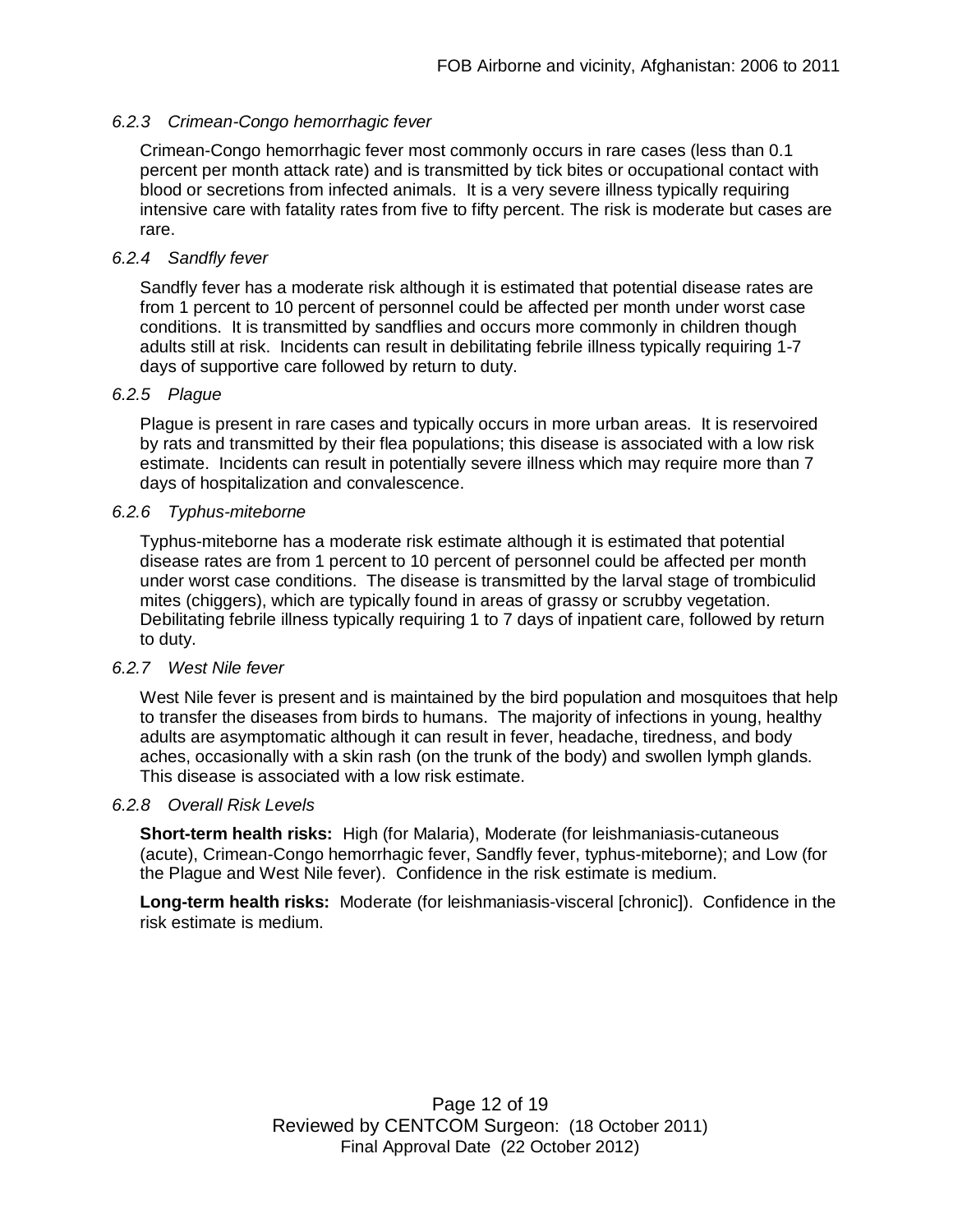## 6.3 Water Contact Diseases

Areas along rivers and lakes are the primary risk areas for water contact diseases and the risk period is seasonal, typically April through November. Any tactical operations or recreational activities that involve extensive contact with surface water (lakes, streams, rivers, or flooded fields) may cause significant exposure to leptospirosis.

### *6.3.1 Leptospirosis*

Leptospirosis is present in Afghanistan but at unknown levels. Human infection occurs through exposure to water or soil contaminated by infected animals and has been associated with wading, and swimming in contaminated, untreated open water. The occurrence of flooding after heavy rainfall facilitates the spread of the organism because, as water saturates the environment, leptospirosis present in the soil pass directly into surface waters. Leptospirosis can enter the body through cut or abraded skin, mucous membranes, and conjunctivae. Ingestion of contaminated water can also lead to infection. The acute generalized illness associated with infection can mimic other tropical diseases (for example, dengue fever, malaria, and typhus), and common symptoms include fever, chills, myalgia, nausea, diarrhea, cough, and conjunctival suffusion. Manifestations of severe disease can include jaundice, renal failure, hemorrhage, pneumonitis, and hemodynamic collapse. Recreational activities involving extensive water contact may result in personnel being temporarily debilitated with leptospirosis.

#### *6.3.2 Overall Risk Levels*

**Short-term health risks:** Low (for leptospirosis because FOB Airborne is in an area of barren desert, near no water areas). Confidence in the risk estimate is medium.

**Long-term health risks:** None identified based on available data. Confidence in the risk estimate is medium.

#### 6.4 Respiratory Diseases

#### *6.4.1 Tuberculosis (TB)*

Tuberculosis (TB) poses a moderate year round risk to U.S. personnel in Afghanistan. Tuberculosis is usually transmitted through close and prolonged exposure to an active case of pulmonary or laryngeal tuberculosis, but can also occur with incidental contact. The Army Surgeon General has defined increased risk in deployed Soldiers as indoor exposure to locals or third country nationals of greater than one hour per week in a highly-endemic active TB region.

#### *6.4.2 Meningococcal meningitis*

Meningococcal meningitis poses a low risk and is transmitted from person to person through droplets of respiratory or throat secretions. Close and prolonged contact facilitates the spread of this disease.

#### *6.4.3 Short-term and Long-term health risks:*

**Short-term health risks:** Moderate (for tuberculosis) to Low (for meningococcal meningitis). Confidence in the risk estimate is medium.

> Page 13 of 19 Reviewed by CENTCOM Surgeon: (18 October 2011) Final Approval Date (22 October 2012)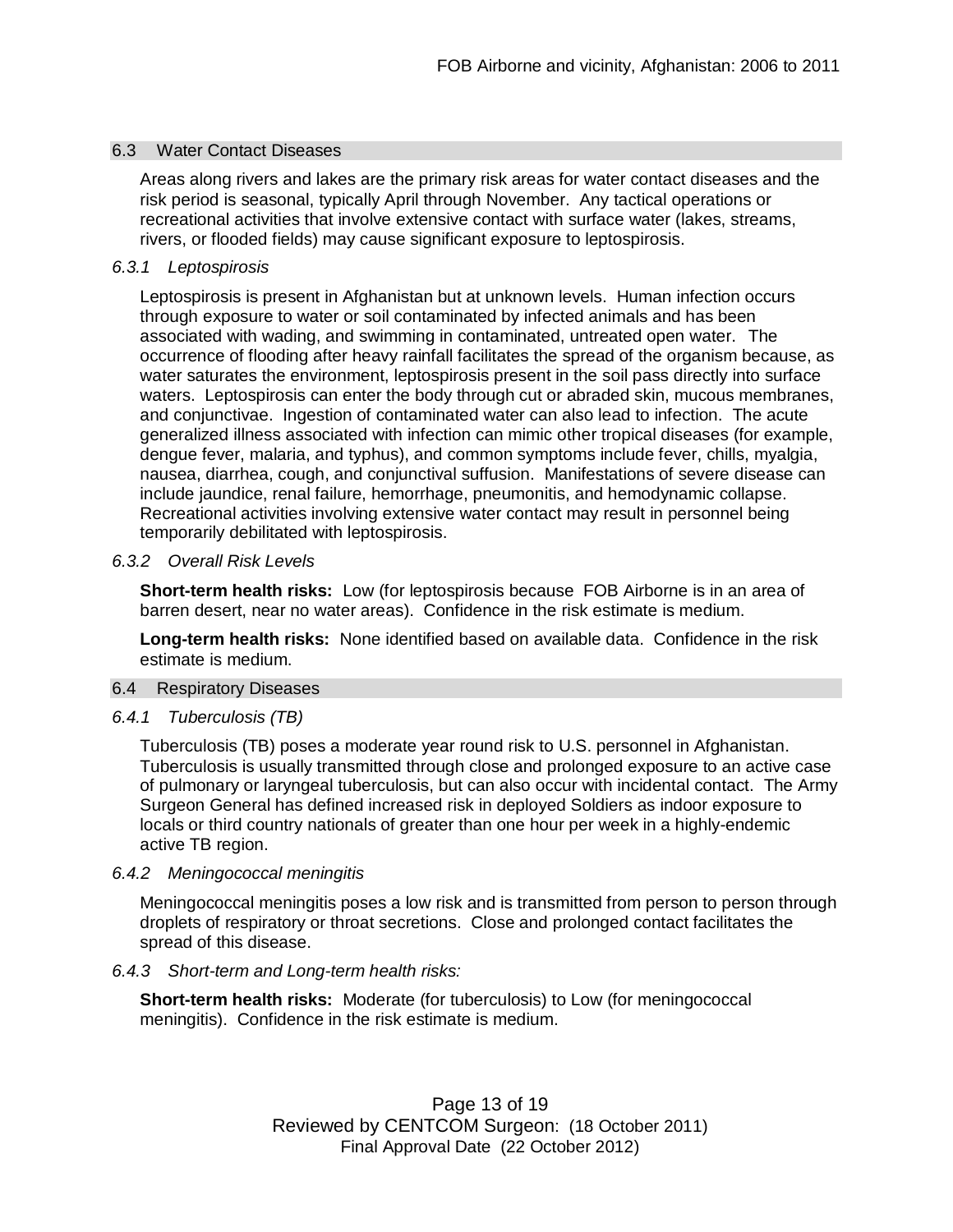**Long-term health risks:** None identified. TB is evaluated as part of the Post Deployment Health Assessment (PDHA). A TB skin test is required post-deployment if potentially exposed, where it will be treated.

#### 6.5 Animal-Contact Diseases

#### *6.5.1 Rabies*

Rabies poses a year-round moderate risk. Occurrence is well above U.S. levels due to the lack of organized vaccination control programs. Dogs are the primary sources of human exposure to rabies in Afghanistan, and canine rabies is the most common rabies strain. Rabies is transmitted by exposure to the virus-laden saliva of an infected animal, typically through bites, but could occur from scratches contaminated with the saliva. The time between exposure and the onset of symptoms—the incubation period—varies but averages two to twelve weeks in humans. In rare cases, symptoms may not appear for over one year.

#### *6.5.2 Anthrax*

Anthrax poses a year-round moderate risk, but cases are rare. Anthrax is a naturally occurring infection; cutaneous anthrax is transmitted by direct contact with infected animals or carcasses, including hides. Eating undercooked infected meat can result in contracting Gastrointestinal Anthrax. Pulmonary Anthrax is contracted through inhalation of spores and is extremely rare.

#### *6.5.3 Q-Fever*

Q-Fever poses a year-round moderate risk. Rare cases are possible among personnel exposed to direct contact with infected livestock and domesticated animals or contaminated manure straw or dust in areas where herd animals are sheltered and grazed. Significant outbreaks (affecting 1-50 percent) can occur in personnel with heavy exposure to barnyards or other areas where animals are kept. Unpasteurized milk may also transmit infection. The primary route of exposure is respiratory, with an infectious dose as low as a single organism.

#### *6.5.4 H5N1 avian influenza*

H5N1 avian influenza poses a year-round negligible risk. No illnesses were reported in U.S. personnel, however those who have close contact with birds or poultry have an increased risk of H5N1 infection.

#### *6.5.5 Overall Risk Levels*

**Short-term health risks:** Moderate (for rabies, anthrax, Q-fever) to Low (for H5N1 avian influenza) short-term risk due to rare occurrence. Confidence in the risk estimate is medium.

**Long-term health risks:** None identified based on available data. Confidence in the risk estimate is medium.

## **7 Venomous Animal/Insect**

No specific hazard sources for FOB Airborne were documented in DOEHRS or MESL. A number of medically relevant venomous species have home ranges that overlap the location of FOB Airborne and may present a health risk if encountered by personnel.

#### 7.1 Scorpions

*Androctonus amoreuxi*: Severe envenoming possible, potentially lethal. Severe envenoming may produce direct or indirect cardio toxicity, with cardiac arrhythmias, cardiac

> Page 14 of 19 Reviewed by CENTCOM Surgeon: (18 October 2011) Final Approval Date (22 October 2012)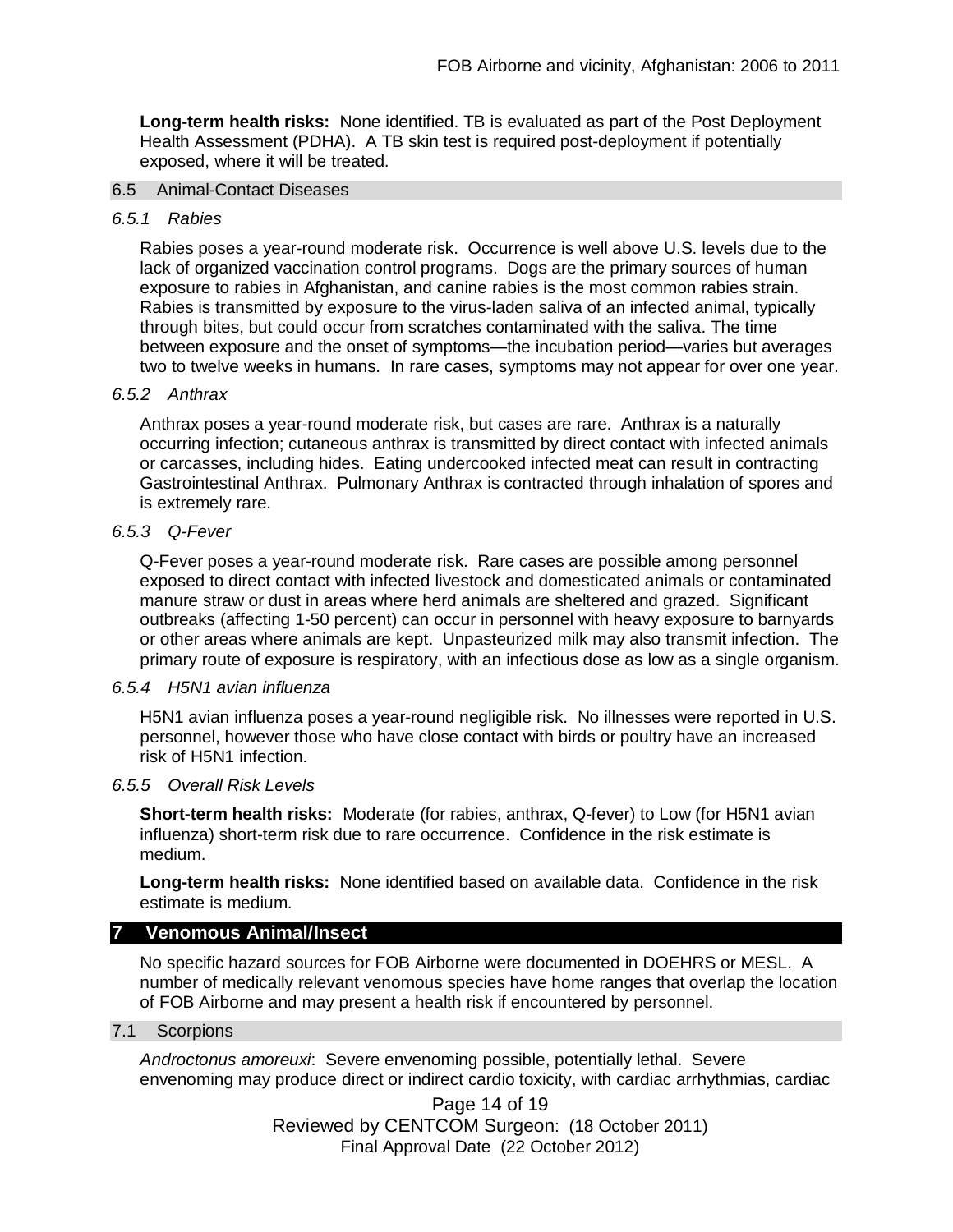failure. Hypovolaemic hypotension possible in severe cases due to fluid loss through vomiting and sweating.

*Scorpiops lindbergi*: Mild envenoming only, not likely to prove lethal. Stings by these scorpions are likely to cause only short lived local effects, such as pain, without systemic effects.

*Buthacus striffleri, Orthochirus afghanus*: Unknown; there are a number of dangerous Buthid scorpions, but also others known to cause minimal effects only. Without clinical data it is unclear where this species fits within that spectrum.

#### 7.2 Snakes

*Echis multisquamatus*: Severe envenoming possible, potentially lethal. Bites may cause moderate to severe coagulopathy and haemorrhagins causing extensive bleeding

*Macrovipera lebetina* (subspecies**:** *obtuse* and *turanica*): Severe envenoming possible, potentially lethal. Bites may cause mild to severe local effects, shock & coagulopathy.

*Platyceps rhodorachis*: Mild envenoming only, not likely to prove lethal. Requires symptomatic treatment only.

*Hemorrhois ravergieri* and *Psammophis lineolatus*: Unlikely to cause significant envenoming. Bites require symptomatic treatment only.

*Boiga trigonata:* Unlikely to cause significant envenoming. Likely to cause minimal to moderate local effects and no systemic effects.

#### 7.3 Overall Risk Levels

**Short-term health risks**: Variable (Low to High): If encountered, effects of venom vary with species from mild localized effects (e.g. *Platyceps rhodorachis*) to potentially lethal effects (e.g. *Echis multisquamatus*). See effects of venom above. Risk can be reduced with proper and timely treatment. Confidence in the risk estimate is medium.

**Long-term health risk**: None identified. Confidence in the risk estimate is medium.

#### **8 Heat/Cold Stress**

The FOB Airborne is located 8,400 feet above mean sea level in the province of Wardak. This FOB is located in a semi-arid, continental climate. Precipitation primarily occurs during the winter (sometimes falling as snow) and spring months. Temperatures in Wardak province range from 23 degrees Fahrenheit to 73 degrees Fahrenheit.

#### 8.1 Heat

Maximum daily temperatures in Wardak province where FOB Airborne is located are around 73 degrees Fahrenheit.

**Short-term health risks:** The short-term risk of heat injury is Low in unacclimated personnel. However, the risk may be greater to certain susceptible persons–those older (i.e., greater than 45 years), in lesser physical shape, or with underlying medical/health conditions. Long-term health implications from heat injuries are rare but can occur, especially from more serious injuries such as heat stroke. Risk is reduced further through preventive measures such as work-rest cycles, appropriate hydration, heat stress signs/symptoms education, uniform modification, application of sunscreen protection, and

> Page 15 of 19 Reviewed by CENTCOM Surgeon: (18 October 2011) Final Approval Date (22 October 2012)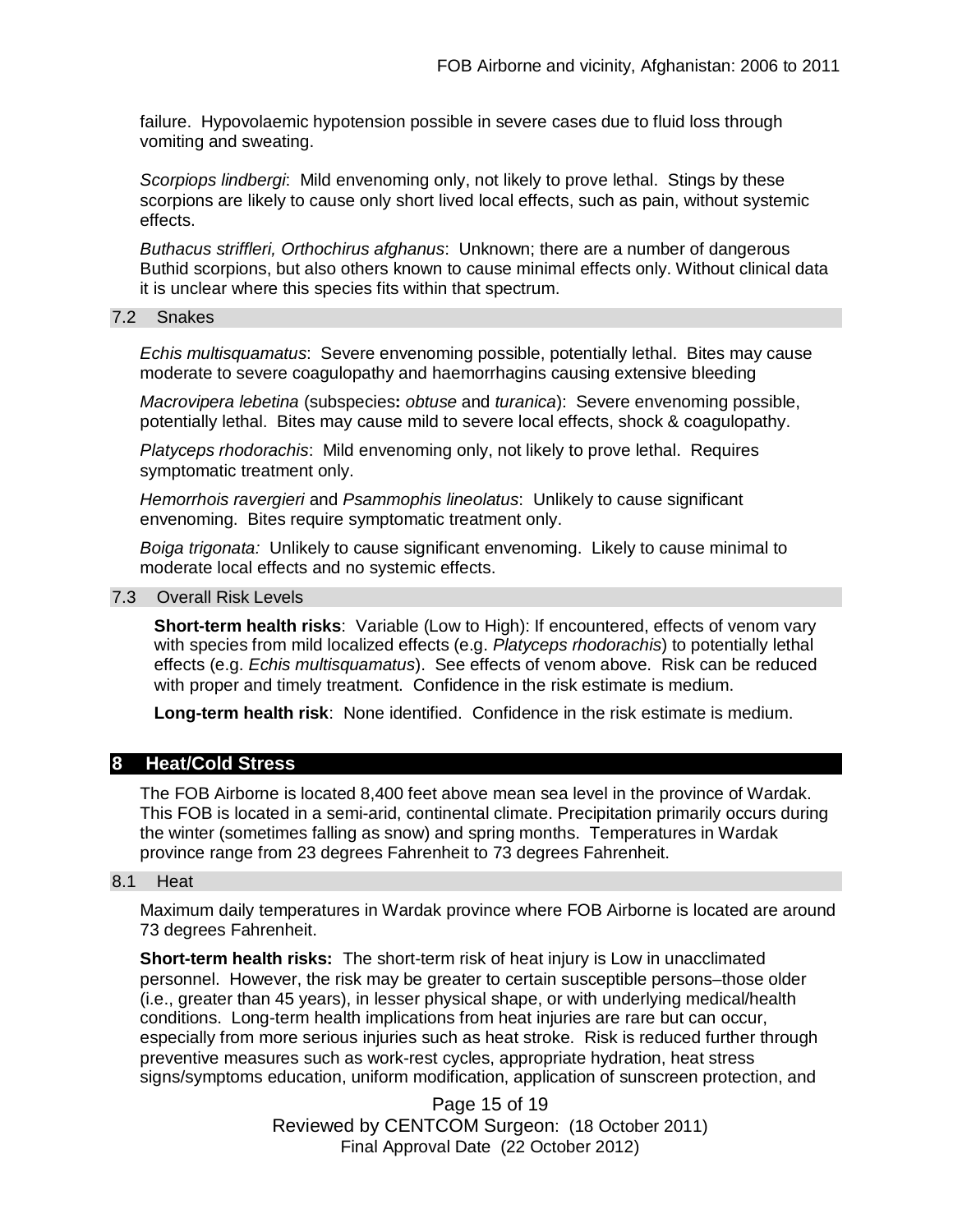minimizing of heavy work during peak temperature hours, when appropriate. It is possible that high heat in conjunction with various chemical exposures can increase long-term health risks, though specific scientific evidence is not conclusive.

**Long-term health risks:** The long-term risk is Low. Long-term health implications from heat injuries are rare but can occur–especially from more serious heat injuries such as heat stroke. However, the risk may be greater to certain susceptible persons–those older (i.e., greater than 45 years), in lesser physical shape, or with underlying medical/health conditions. Confidence in these risk estimates is medium.

#### 8.2 Cold

Minimum daily temperatures in Wardak province where FOB Airborne is located are around 23 degrees Fahrenheit.

**Short-term and Long-term risks:** The risk of cold injury is low. Confidence in this risk estimate is medium.

#### **9 Noise**

#### 9.1 Continuous:

No continuous noise evaluations were conducted at this location; thus, continuous noise was not evaluated for this POEMS.

**Short-term and Long-term risks:** Not Evaluated-no available continuous noise evaluation. No identified health risks.

#### 9.2 Impulse:

No impulse noise evaluations were conducted at this location; thus, impulse noise was not evaluated for this POEMS.

**Short-term and Long-term risks:** Not Evaluated-no available impulse noise evaluation. No identified health risks.

## **10 Unique Incidents/Concerns**

#### 10.1 Fuel/petroleum products/industrial chemical spills

In August 2010, two water samples from a well at a site that had previously sustained a massive fuel spill in June 2010 were analyzed for benzene, toluene, ethylbenzene, xylenes, volatile and semi-volatile organic compounds, and toxic industrial chemicals and materials. No contaminants were identified in either of the samples.

**Short-term and Long-term risks:** Unknown. Although the evaluation indicates there are no fuel hazards in the sampled well water, there are too few samples with which to adequately estimate the potential risk.

#### 10.2 Waste Sites/Waste Disposal:

All solid waste at FOB Airborne is collected and burned in the burn pit.

**Short-term and Long-term risks:** Please see section 10.6 for the evaluation of risks from burn pits.

> Page 16 of 19 Reviewed by CENTCOM Surgeon: (18 October 2011) Final Approval Date (22 October 2012)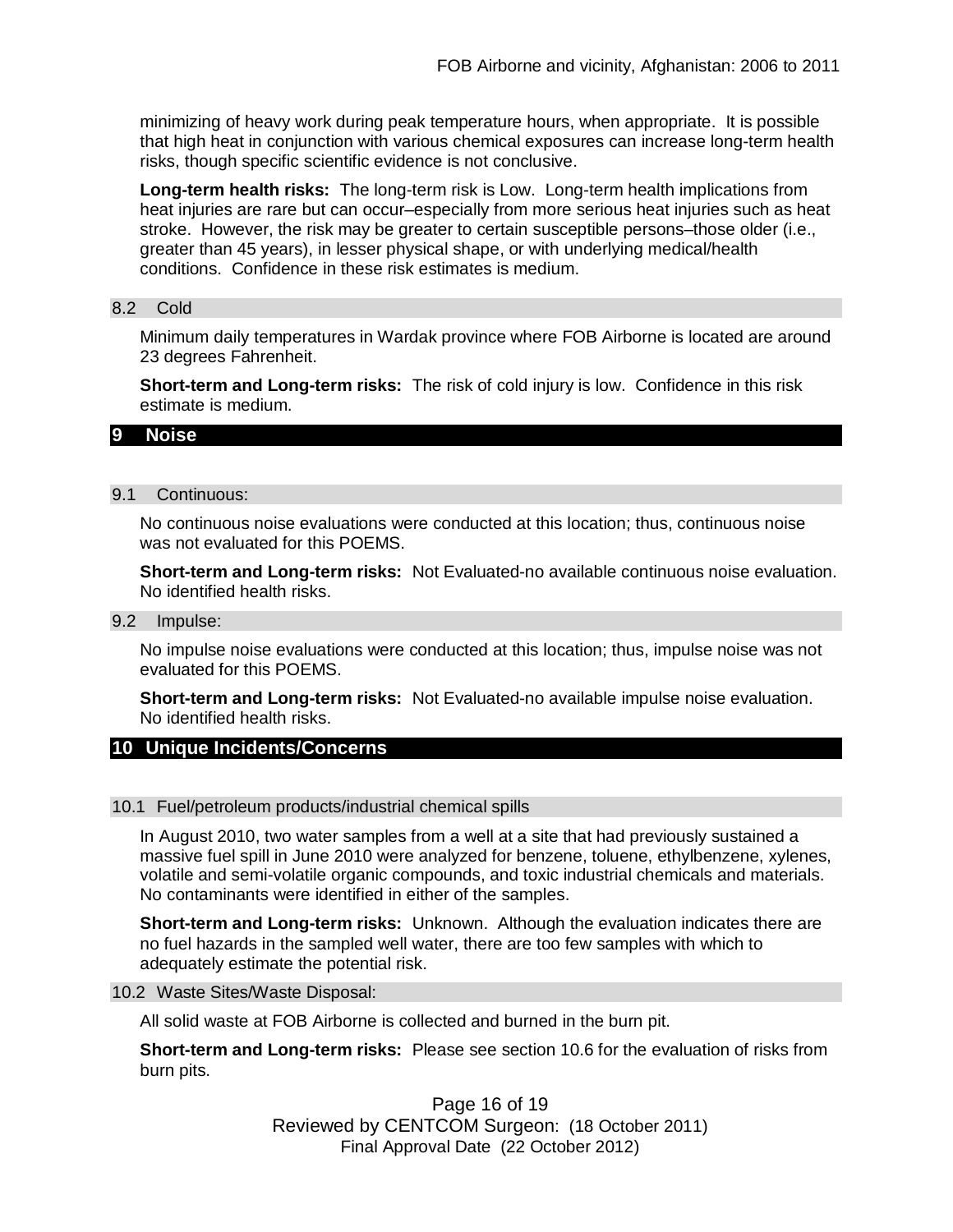#### 10.3 Asbestos:

No specific information was available to assess this hazard.

**Short-term and Long-term risks:** Unknown.

#### 10.4 Lead Based Paint:

No specific information was available to assess this hazard.

**Short-term and Long-term risks:** Unknown.

#### 10.5 Pesticides/Pest Control:

No specific information was available to assess this hazard.

#### **Short-term and Long-term risks:** Unknown.

#### 10.6 Burn Pits:

A burn pit is located at the northeastern corner of FOB Airborne and it is used for the disposal of solid waste at the FOB. The prevailing wind direction causes smoke from the burn pit to blow towards the FOB population.

## **Short-term and Long-term risks:** Low.

While not specific to FOB Airborne, the consolidated epidemiological and environmental sampling studies on burn pits that have been conducted to date to address health risk generally show little or no health impact at the population level, several years postdeployment on the long-term health of personnel assigned to a burn pit location. The DoD recognizes that acute symptoms due to smoke exposure may occur, including reddened eyes, irritated respiratory passages, and cough that may persist for some time. While no long-term health risks have yet been identified at a population-level, it is plausible that a smaller number of Service Members may be affected by longer-term health effects, possibly due to combined exposures (such as sand/dust, industrial pollutants, tobacco, smoke and other agents) and individual susceptibilities such as preexisting health conditions or genetic factors.

> Page 17 of 19 Reviewed by CENTCOM Surgeon: (18 October 2011) Final Approval Date (22 October 2012)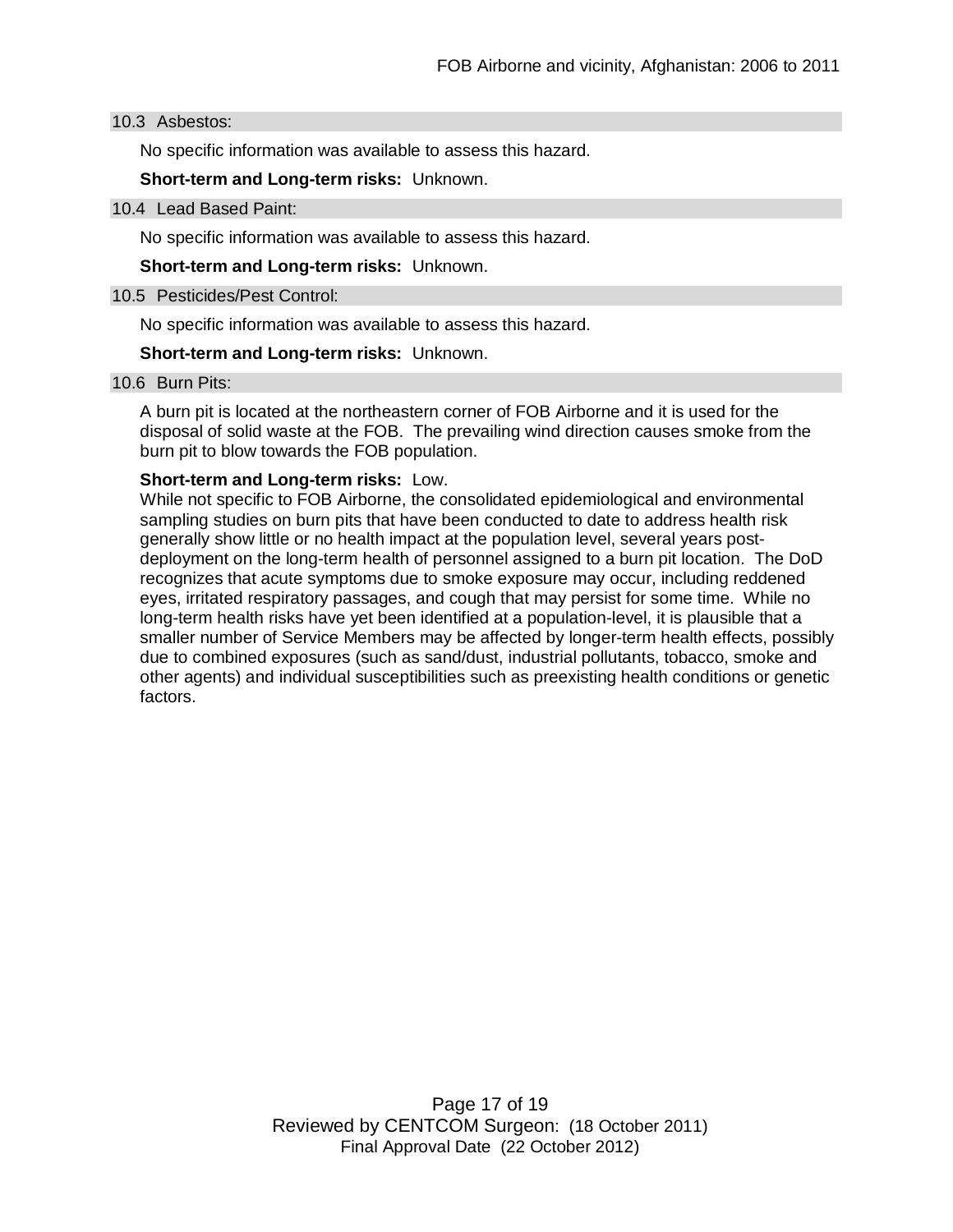## **11 References<sup>2</sup>**

- 1. Casarett and Doull's Toxicology: the Basic Science of Poisons, Chapter 2- Principles of Toxicology; Fifth Edition, McGraw Hill, New York.
- 2. Defense Occupational and Environmental Health Readiness System (referred to as the DOEHRS-EH database) at https://doehrs-ih.csd.disa.mil/Doehrs/. Department of Defense (DoD) Instruction 6490.03, *Deployment Health*, 2006.
- 3. DoDI 6055.05, Occupational and Environmental Health, 2008.
- 4. DoD MESL Data Portal: https://mesl.apgea.army.mil/mesl/.Some of the data and reports used may be classified or otherwise have some restricted distribution.
- 5. JCSM (MCM) 0028-07, Procedures for Deployment Health Surveillance, 2007.
- 6. USA PHC TG230, June 2010 Revision.
- 7. USACHPPM 2008 Particulate Matter Factsheet; 64-009-0708, 2008.

## **12 Where Do I Get More Information?**

If a provider feels that the Service member's or Veteran's current medical condition may be attributed to specific OEH exposures at this deployment location, he/she can contact the Service-specific organization below. Organizations external to DoD should contact DoD Force Health Protection and Readiness (FHP & R).

**U.S. Army Public Health Command** (USAPHC) Phone: (800) 222-9698. http://phc.amedd.army.mil/Pages/default.aspx

**Navy and Marine Corps Public Health Center (NMCPHC)** (formerly NEHC) Phone: (757) 953-0700. http://www-nehc.med.navy.mil

**U.S. Air Force School of Aerospace Medicine (USAFSAM)** (formerly AFIOH) Phone: (888) 232-3764. http://www.brooks.af.mil/units/airforceinstituteforoperationalhealth/index.asp

Page 18 of 19 Reviewed by CENTCOM Surgeon: (18 October 2011) Final Approval Date (22 October 2012)

 $^2$  NOTE. The DOEHRS-IH (EH) database was queried to obtain the available sample data for air, soil, and drinking and non-drinking water sources at FOB Airborne. The data are currently assessed using the June 2010 Revision of TG230 described above. The general method involves an initial review of the data which eliminates all chemical substances not detected above 1-yr negligible MEG. Those substances screened out are not considered acute or chronic health hazards so are not assessed further. For remaining substances, acute and chronic health effects are evaluated separately for air and water (soil is only evaluated for long term risk). This is performed by deriving separate short-term and long-term population exposure level estimates (referred to as population exposure point concentrations (PEPC) that are compared to MEGs derived for similar exposure durations. If less than or equal to negligible MEG the risk is Low. If levels are higher than negligible then there is a chemical-specific toxicity and exposure evaluation by appropriate SMEs, which includes comparison to any available marginal, critical or catastrophic MEGs. For drinking water 15 L/day MEGs are used for the screening while site specific 5-15 L/day are used for more detailed assessment. For non-drinking water (such as that used for personal hygiene or cooking) the 'consumption rate' is limited to 2 L/day (similar to the EPA) which is derived by multiplying the 5 L/day MEG by a factor of 2.5. This value is used to conservatively assess non-drinking uses of water.